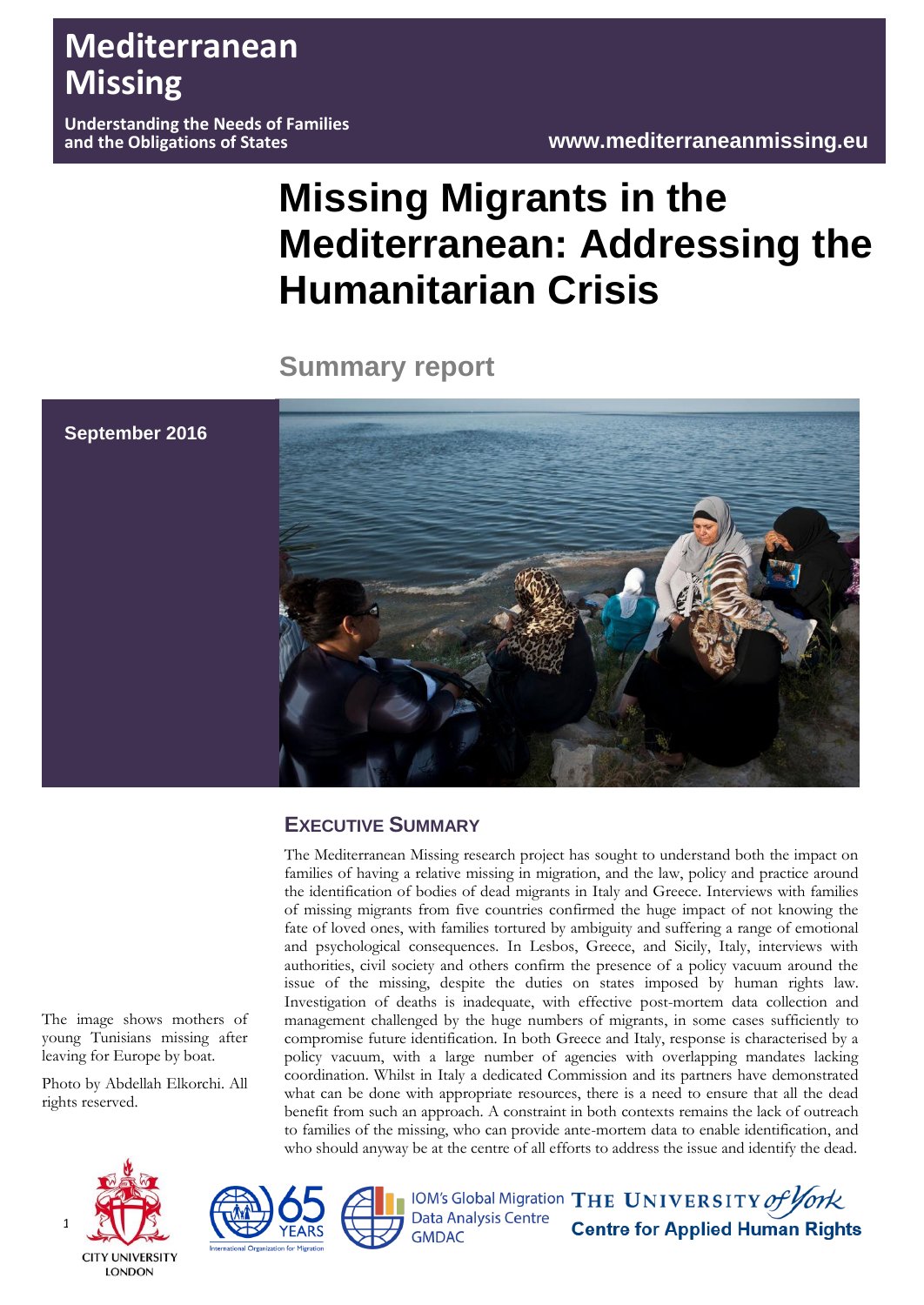# **THE PROBLEM OF MISSING MIGRANTS<sup>1</sup>**

Deadly shipwrecks and the bodies of migrants have become the most iconic images of the contemporary refugee crisis at the EU's periphery. In 2015 and the first half of 2016, more than 6,600 are known to have died attempting to cross the Mediterranean, with an additional number of unrecorded deaths.<sup>1</sup> Although the media and solidarity groups have shed light on the plight of living refugees, and highlighted the shocking reality of shipwrecks, relatively little is known about migrants whose fate is not known to their families. The majority of dead bodies found are buried unidentified. As such, thousands of families in countries of migrant origin remain unaware of the fate of their loved ones.

Authorities in the countries of reception (most notably Italy and Greece) have been unprepared to deal with the nature and volume of this unprecedented humanitarian crisis. Currently, there is a policy vacuum around the problem, marked by minimal cooperation among different state agencies, an absence of any effective investigation, and little effort to contact the families of the missing. This results in bodies being buried with little knowledge of religious and cultural expectations or the rights of the families of the dead.



**Map 1 Dead or Missing Migrants in the Eastern Mediterranean, 2014-2016. Source: IOM Missing Migrants Project. Data obtained from local authorities, IOM field offices and media reports.**

<sup>&</sup>lt;sup>1</sup> It should be noted that 'migrants' and 'refugees' are two distinct legal categories. However, the nature of unidentified bodies (i.e. their status prior to death is unclear) and the legal obligations of states concerning those human remains are the same regardless of that legal status. As such, for the purposes of this briefing note we will use the terms interchangeably.

The opinions expressed in the report are those of the authors and do not necessarily reflect the views of the International Organization for Migration. The designations employed and the presentation of material throughout the report do not imply the expression of any opinion whatsoever on the part of IOM concerning the legal status of any country, territory, city or area, or of its authorities, or concerning its frontiers or boundaries.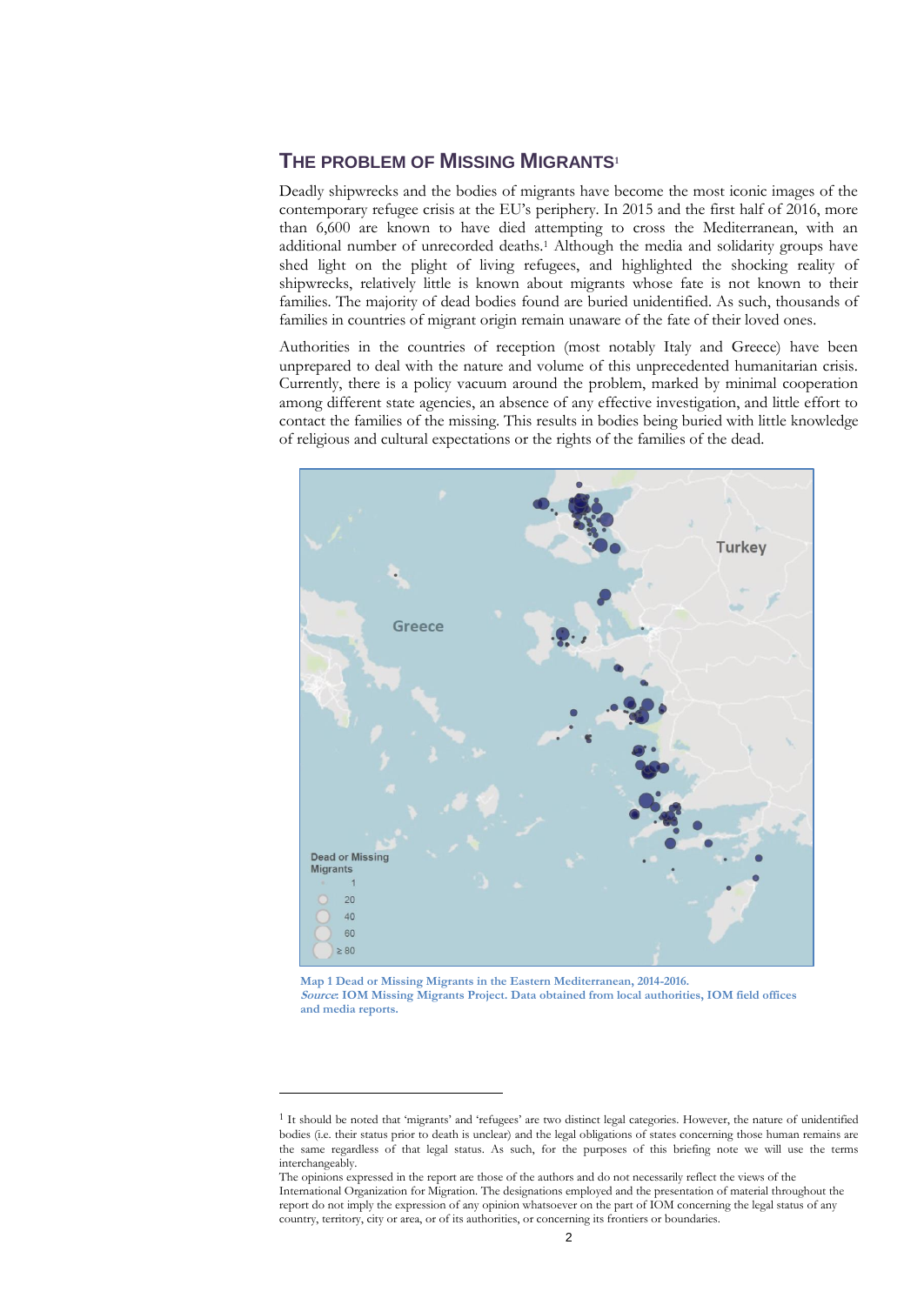## **EU MIGRATION POLICY**

-

The policy, legislative and operational gaps identified in this report, at local and national levels, are both reflected and compounded at the level of the European Union (EU). EU policy in the field of migration and asylum is determined within the framework of Justice and Home Affairs, a policy area which, since the coming into force of the Maastricht Treaty<sup>2</sup> , has moved from inter-governmental decision-making to Community competence. In addition, since the creation of the Schengen agreement<sup>3</sup>, a range of policies have been developed that affect the way in which migration-related issues are regulated, alongside the Common European Asylum System which sets out ways in which asylum should be managed within the EU and establishes the responsibilities of Member States through Treaties, programmes and Regulations. As such, policies have not been designed to address explicitly the question of deaths of migrants on arrival at, or en route to, the EU, nor the needs of their families. However, the EU does have a remit to ensure that the human rights of migrants are protected. Underpinning the Treaty obligations is the European Convention for Human Rights,<sup>4</sup> which includes a positive duty to prevent the loss of life, and a positive obligation to investigate suspicious deaths.<sup>5</sup> Despite the lack of policy responses, search and rescue operations – or operations with such components – by EU Member States, civil society and international organisations have saved many migrants' lives in the Mediterranean. Issues linked to deaths during migration such as the role of families are however often invisible elements of these tragedies and this invisibility is also reflected in the lack of a concerted policy response at EU level, to the problem. The deaths occurring in the Central Mediterranean take place within a geographical space which reflects a gap between the operational mandates of the national agencies and Frontex and a policy gap at national, EU and international levels.

#### **IMPACTS ON FAMILIES OF MISSING MIGRANTS**

The families of missing migrants are the victims of this humanitarian disaster and yet the impacts on them are unknown. They remain unrepresented in discussions about the management of bodies and the broader crisis, and largely unable to engage with the authorities who can identify their loved ones. This report summarises interviews with 84 families who are missing loved ones who have migrated across the Mediterranean, from Tunisia, Syria, Iraq and elsewhere. The study aims to give a voice to such families.

Families either saw their loved ones leave home to take a boat, or  $-$  in many cases from Iraq and Syria – travelled with them and other family members. In the latter case, many interviewees were themselves traumatised by the shipwreck they had survived. The majority of families have received no news of the missing and as such live in ambiguity, with no idea if loved ones are dead or alive. While those who have witnessed deaths in shipwrecks understand the missing may have drowned, others have a visceral belief that their family member is alive, believing that the missing are detained in Europe or elsewhere and so unable to contact them.

The primary need of families is to know: they seek closure, through information concerning the fate of loved ones. They want to know if the missing are dead or alive, and in any case where they are. If the missing are dead, families need their bodies to be repatriated so they

<sup>2</sup> European Union, Treaty on European Union (Consolidated Version), Treaty of Maastricht , 7 February 1992, Official Journal of the European Communities C 325/5; 24 December 2002.

<sup>&</sup>lt;sup>3</sup> European Union, Agreement between the Governments of the States of the Benelux Economic Union, the Federal Republic of Germany and the French Republic on the gradual abolition of checks at their common borders, Schengen Agreement, 14 June 1985, Official Journal L 239 , 22/09/2000 P. 0013 - 0018, 42000A0922(01).

<sup>4</sup> Under the European Charter of Fundamental Rights. See also Grant, S. (2016) Mediterranean Missing Project: Dead and Missing Migrants: The Obligations of States under International Human Rights Law.

<sup>5</sup> Council of Europe, European Convention for the Protection of Human Rights and Fundamental Freedoms, as amended by Protocols Nos. 11 and 14, 4 November 1950, ETS 5.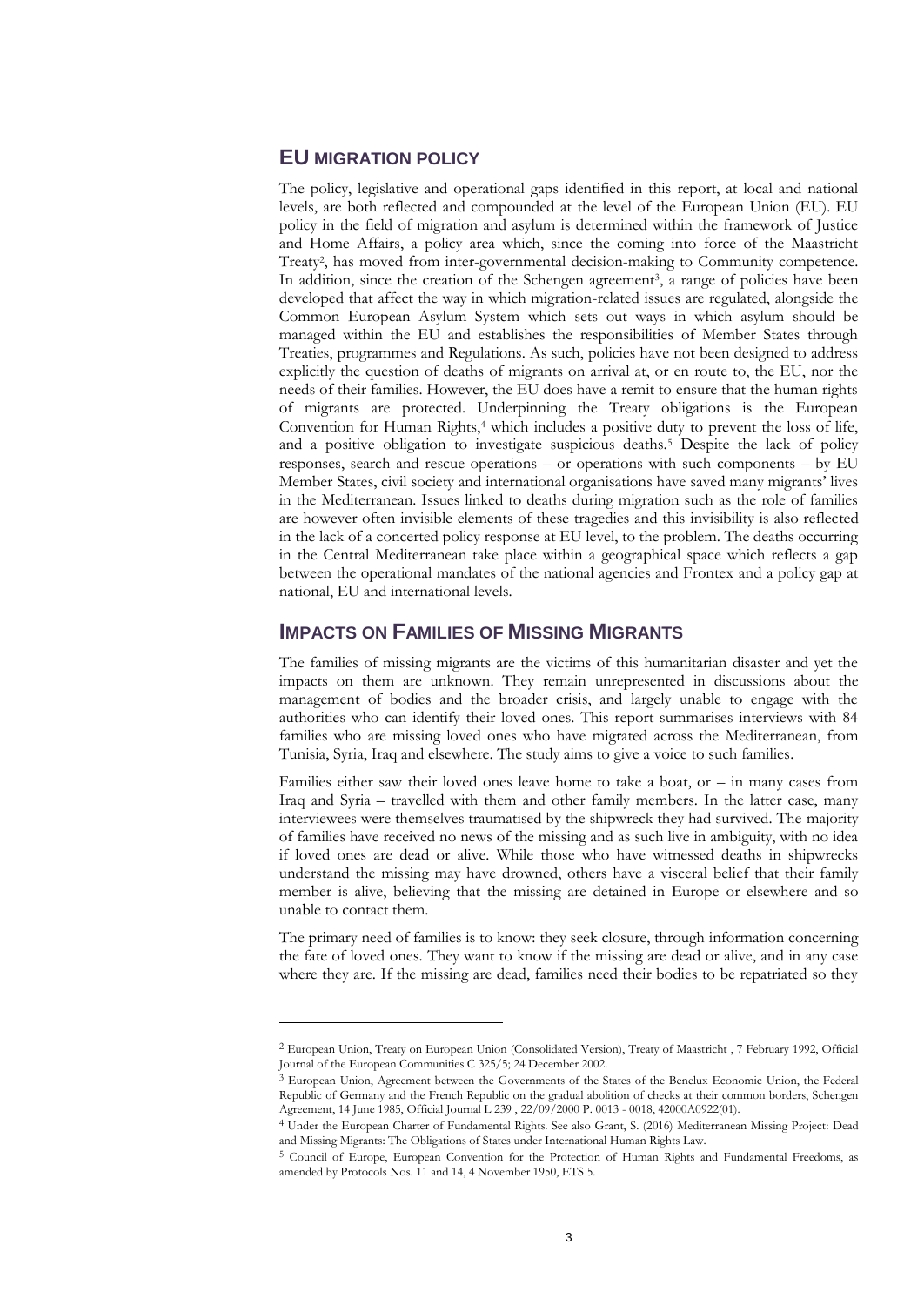can be honoured and buried where families can visit them, and they can take their place as a part of their community.

The impacts on families of having a missing relative are many. While a death can be mourned, disappearance is something that cannot be understood in the light of everyday experience, trapping family members in a situation they struggle to make sense of. The families interviewed demonstrated a range of symptoms associated both with the impact of trauma and of ambiguous loss, including sadness, sleep disturbance and dreams of the missing, anxiety and hypervigilance. They reported a sense of stasis, a feeling that life had stopped since the person went missing. A minority reported that they had psychiatric problems that they linked to the disappearance, and were receiving treatment for them.

Having a missing relative gave rise to family conflict, with individuals isolating themselves and neglecting relationships with family, to pursue an obsessive interest in the missing person. In many families there were divergent opinions as to what had happened to their missing relative, fuelling family conflict and preventing the missing person being discussed. Missing someone from the family was also seen to impact on family roles, with women in particular having to take on greater responsibilities in the home where men, particularly husbands, are missing. Women also reported becoming a target for harassment where a husband is missing, as well as seeing their identity challenged since their status as wives or widows is ambiguous. Wives of the missing reject any possibility that they could remarry without definitive news of their husbands. Families also reported challenges to livelihood, most notably in Tunisia, where they were often left without the economic support of young men who were potentially their most productive members.

Families of the missing had mechanisms that helped them cope, and in most cases were able to function well, despite the pain and anxiety of their situation. Solidarity was considered a great support, where families were in contact with others in their community who were also missing relatives, as in Tunisia where a family association brought affected people together. The Muslim faith of most affected families is also a source of strength and resilience. These data have been interpreted to both understand the severe impact of having a missing relative – and to emphasise the importance of identifying those who die seeking to cross the Mediterranean – as well as seeking routes to helping families live well despite not knowing. The lens of *ambiguous loss* is one way to interpret impacts on families, as well as offering a route to therapeutic approaches, and here is presented as a model that can aid understanding of the impact of having a relative missing in migration. Existing coping mechanisms can be supported by ensuring that family associations are able to bring affected families together and giving such family meetings an explicitly therapeutic element.

# **INTERNATIONAL HUMAN RIGHTS LAW – THE OBLIGATIONS OF STATES**

International human rights law (IHRL) applies in situations of migrant death and loss at international borders, and places duties on states, derived from international treaties, to identify the dead and respect the rights of the families of missing migrants. This is summarised in a legal memo produced as part of the Mediterranean Missing project.<sup>6</sup> States have a duty to protect the right to life of all without discrimination, to respect the right to family life of relatives of the missing who are in the country, and to take special measures to protect children of missing migrants. IHRL requires that there should be no discrimination between the deaths of citizens and of non-citizens, and that steps must be taken to prevent and investigate deaths. The implications of IHRL are that:

States should investigate all suspicious deaths effectively, including taking steps to identify the body, and secure evidence. Effective investigation should include efforts to retrieve the body, and to trace and inform families;

<sup>6</sup> Grant., S. (2016) *International Human Rights Law: The Obligations of States*, York: Mediterranean Missing Project.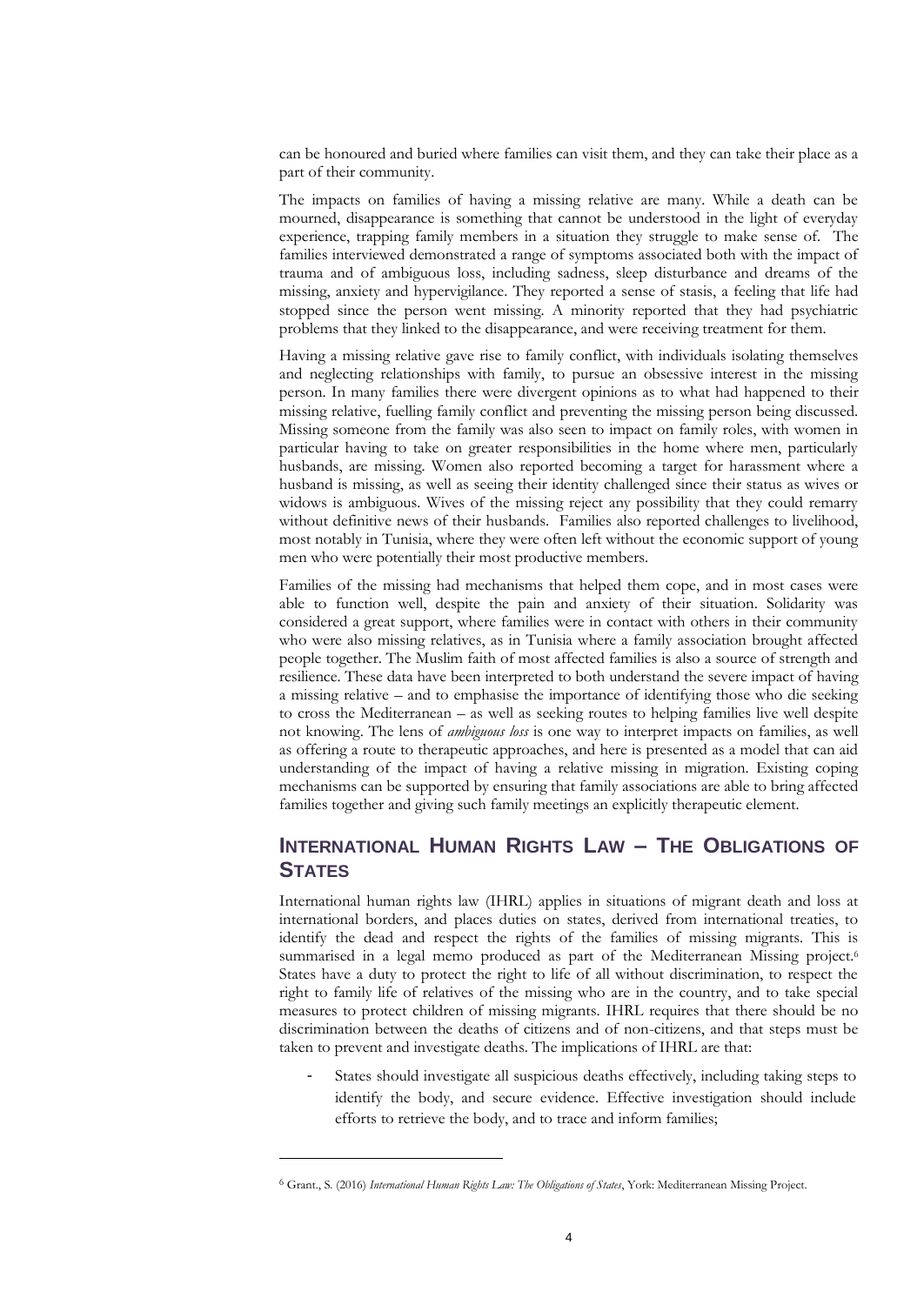- The right to family life includes participation by relatives in the investigation, and in the burial of a relative's body;
- The protection of children whose parents are missing includes respecting their best interests at all times, and taking specific measures to preserve their identity, including nationality, name, and family relations.

The policy vacuum that exists in the states studied by this project suggests that not all these obligations are either acknowledged or acted upon.

# **MAPPING POLICY RESPONSES**

Lesbos remained the key entry point for most migrants and refugees in the period 2012- 2016, with approximately 490,000 refugees landing on the island between 2015 and mid-2016, more than six times the total population of the island.<sup>7</sup> Since 2014 an estimated 9,969  $-$  almost 11 per day -- have lost their life in deadly shipwrecks in the Mediterranean Sea, $^8$ and an unknown number have died but their bodies never recovered. The Central Mediterranean route ending at Lampedusa or the main island of Sicily, accounts only for about a quarter of almost 1.5 million people who have arrived since 2014 on all routes, but for 85% of all migrant deaths in the Mediterranean. <sup>9</sup> For every body that is retrieved or washed ashore there are family and friends whose lives are substantially affected by the loss of their loved ones. This sets the scene for a transnational humanitarian challenge that affects not merely the authorities at the EU periphery tasked to deal with this problem, but also the lives of thousands of families in countries of origin.

Authorities and other actors in both Lesbos and Sicily face the following key challenges:

- The complex nature of the issue and too little transnational cooperation;
- Insufficient outreach to include families in the investigation;
- A large number of actors and limited coordination;
- Investigation driven by the prosecution of smugglers, rather than the humanitarian need for identification;
- A failure to broadly implement existing protocols, regulations and examples of good practice.

# **MAPPING POLICY RESPONSES IN GREECE AND ITALY**

In both Greece and Italy, the response of policy makers has to some extent been driven by the public exposure given to particular shipwrecks that resulted in mass deaths. This is particularly true in Italy, where the shipwrecks of the 3rd and 11th October 2013 - in which at least 387 persons died - drove the activation of a different set of protocols and standards, in contrast to the deaths that occurred earlier – and continue to occur. Following the events of late 2013, Italian actors adopted new approaches, for example routinely taking biological samples that allow for DNA testing.

The main steps in managing bodies in the context of migrant deaths include retrieval, transfer of bodies, autopsy, storage, and burial/repatriation.<sup>10</sup> In reality, these separate steps are linked to each other and overlap.

<sup>7</sup> UNHCR data[: http://data.unhcr.org/mediterranean/country.php?id=83](http://data.unhcr.org/mediterranean/country.php?id=83) [last accessed 9 July 2016]

<sup>8</sup> IOM 'Missing Migrants Project', <http://missingmigrants.iom.int/> [last accessed 9 July 2016]

<sup>9</sup> IOM: Missing Migrants Project. See footnote 2.

<sup>10</sup> See Morgan, O., Tidball-Binz, M., van Alphen, D. (2009) Management of Dead Bodies after Disasters. A Field Manual for First Responders. Washington D. C.: Pan American Health Organization, World Health Organization, International Committee of the Red Cross, International Federation of Red Cross and Red Crescent Societies.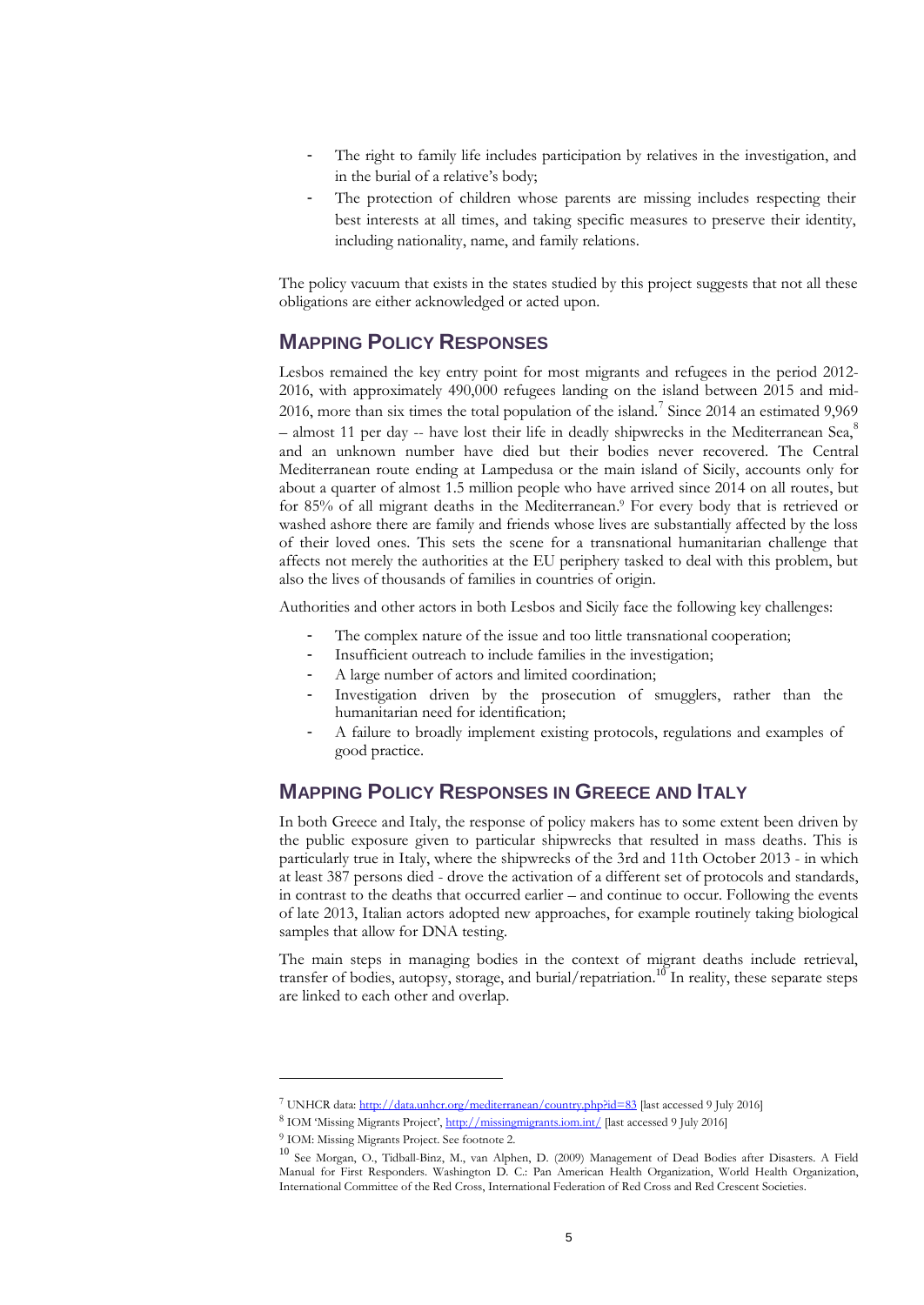#### **Retrieval and transfer of bodies**

Retrieving bodies is crucial, as those never recovered cannot be identified. Weather conditions, time between death and recovery, and time to take the body to land, all impact on the decomposition of bodies and thus the ease of identification. Organising a timely recovery of bodies is thus key to maintaining a high chance of identification.

In Sicily, the first responders to an emergency such as a shipwreck are the Italian Navy, as well as several other actors that operate in the Mediterranean, including ships from other EU countries that operate within the framework of Frontex joint operations and ships that are operated by international and civil society organisations. In Greece, the authority responsible for retrieving bodies and for dealing with the dead and missing is the coastguard which is also responsible for rescuing survivors of shipwrecks and recovering bodies when washed ashore. This sheds light on a tension between the mandate of policing the border and preventing criminal activities, and humanitarian operations, such as rescuing survivors, collecting dead bodies or leading investigations for their identification.

First response is a key moment for collection of both bodies and data linked to deaths, such as personal belongings. There is however also a question of the limited resources to retrieve the dead are also those most needed for search and rescue the living. The collection and management of the data that are collected in such incidents remains a central issue.

#### **Investigation, data collection and management**

Both the international and national legal frameworks impose a duty on national authorities to investigate 'non-natural deaths', such as those from shipwrecks in the Mediterranean. 11 Yet, in practice there is little active investigation with even easily accessible personal effects (e.g. SIM cards, notebooks, credit cards) often left on the beach. Successful identification requires a systematic collection of different types of data and their respective management.

Identification will typically occur by bringing together post-mortem data from the body (distinguishing features, material effects such as SIM cards and wallets, DNA data, witness testimony) with ante-mortem data from the families of the missing (a description of the missing, DNA data etc). An effective system is one that collects data in a standardised way<sup>12</sup> and stores them in a centralised database that facilitates the sharing of these data with actors in other institutions or countries that permits ante and post-mortem data matching. Systematic interviews with survivors are one valuable source of post-mortem data, including potentially details of the name or origin of the dead, but are not currently carried out in either Sicily of Greece for purposes of identification. Resource limitations do however often constrain the collection of both such testimony and material effects. Biological reference samples, for DNA data extraction, are however now routinely taken in bothy Sicily and Lesbos.

There remains however a tension between legal duties and the reality that - at the peak of the refugee crisis - it was practically impossible for the under-staffed authorities in both contexts to carry out such an investigative operation. For example in Lesbos, in the second half of 2015 daily arrivals of refugees ranged between 2,000 and 3,000.<sup>13</sup> Therefore it would be unreasonable to expect an under-resourced state agency already tasked with collecting and registering thousands of living migrants, to also search for and rescue the missing and deal with the dead bodies, while carrying out a systematic and time-consuming investigation to collect and store post-mortem data from shipwrecks.

Collecting ante-mortem data from families is one of the most challenging tasks, as it demands outreach to families of the missing, including potentially through cooperation



Photo 1, Cemetery in Sicily by Max Hirzel / Haytham. All rights reserved.

<sup>&</sup>lt;sup>11</sup> The European Court of Human Rights and the UN Human Rights Committee have set out the steps which the state must take when a non-natural death occurs: protection of the right to life entails both a substantive duty to prevent deaths and a procedural duty to investigate deaths.

<sup>12</sup> See Interpol Disaster Victim Identification (DVI) forms. Available from: http://www.interpol.int/INTERPOLexpertise/Forensics/DVI-Pages/Forms.

<sup>13</sup> Patrick Strikland (2015) 'Refugee boats to Greece persist despite winter's chill' Al Jazeera, available at <http://www.aljazeera.com/news/2015/12/refugee-boats-greece-persist-winters-chill-151202175107235.html>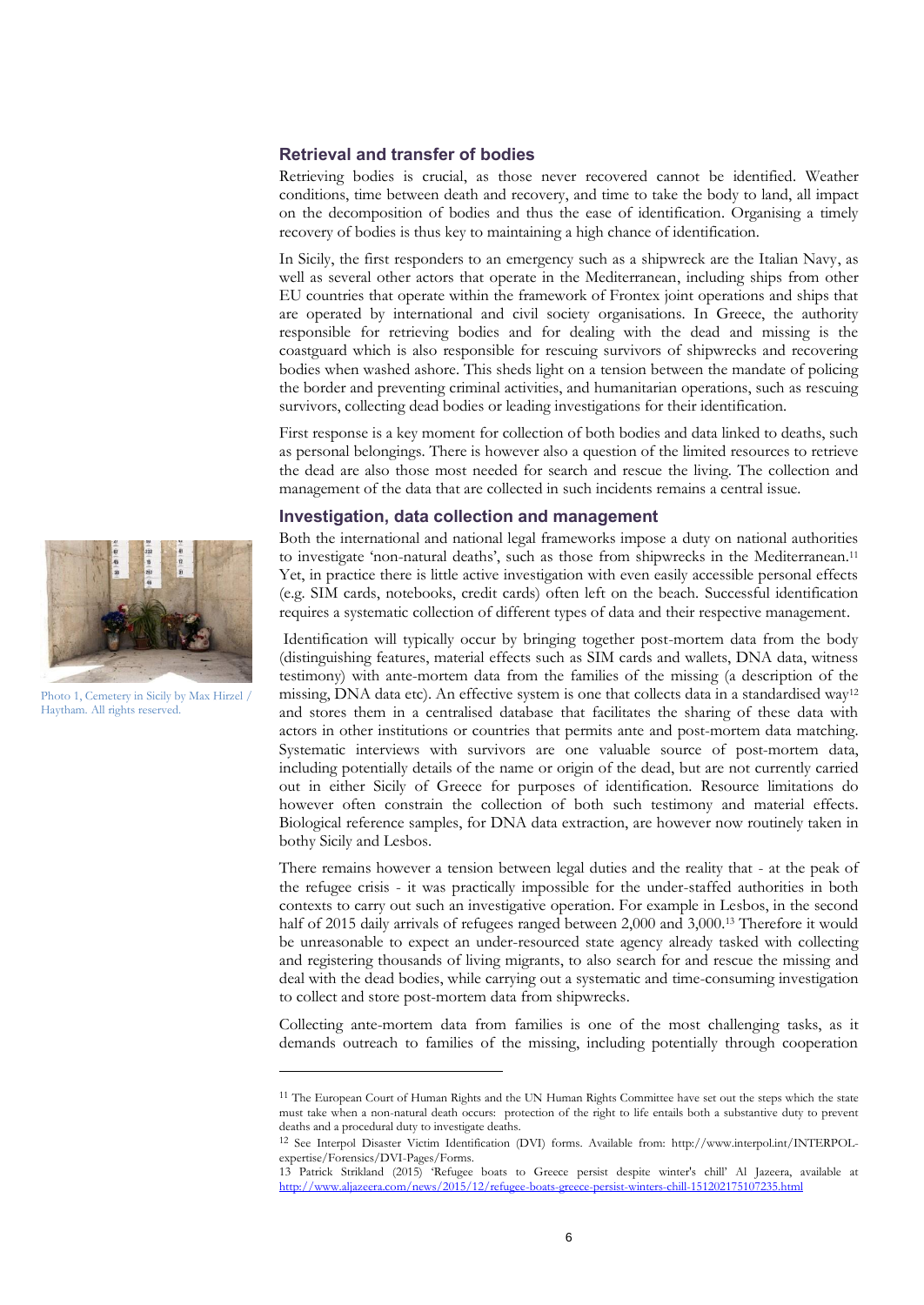with relevant state authorities in countries of migrant origin. Some civil society actors and international organisations already operate outreach programmes and as such, authorities could make use of the Red Cross tracing network, engage with migrant and diaspora communities and liaise with consular and diplomatic authorities to facilitate such contact.

#### **IDENTIFICATION**

There are three stages in the identification process:

#### **Step 1: Visual Identification**

Visual identification is the most common method currently used in both Lesbos and Sicily, as it demands only that a relative be present to identify the body, and requires no international outreach. However, it does constrain identification to be possible only for bodies where a relative was either travelling with the dead person and survived, or where a relative can quickly come to Europe. There are significant limitations to visual identification, including that it is prone to error, particularly when bodies are in a poor condition and families are traumatised.<sup>14</sup>

In Sicily, police officers or members of the Forensic Science Department photograph the body, including the number assigned to the deceased. Investigation is led by the Public Prosecutor's office which appoints a team consisting of coroners, agents of the flying squad, Forensic Science Department staff, and cultural mediators. The latter are responsible for supporting survivors whereas the other actors are involved in the procedures of managing and identifying the dead. After landing, a first post-mortem examination is carried out by coroners or general practitioners, collecting information on height, weight, presumed age, and distinguishing marks such as tattoos or scars. Usually, the municipality should provide refrigerated facilities in hospitals or cemeteries for examination and storage<sup>15</sup>, but this can become problematic when authorities have to manage high numbers of bodies. There are two routes to identify the deceased person: visual identification through relatives examining photographs or bodies, and methods that rely on primary identifiers, such as DNA sampling, odontology or fingerprints.<sup>16</sup>

In Lesbos, the coastguard leads the investigation for identification, inviting family members to visit their headquarters where they are shown photographs of victims who appear to fit the description of the missing person. Due to the lack of resources, certified interpreters or a doctor may not be available to support this process and NGOs have played a crucial rule in offering interpretation services and psychological support to relatives during and after the identification process. If the family does identify their loved one this leads either to burial in a cemetery in Lesbos or the repatriation of the body.

#### **Step 2: The coroner**

In Sicily, medical examiners will not always conduct an autopsy: the Public Prosecutor needs to request one, which is only done where the coroner has doubts about the cause of death. Interviews with families of missing migrants have shown a concern at autopsies being done, since they are considered by some to be a desecration of the body.<sup>17</sup> During these procedures, the coroner looks for characteristics that might indicate a cause of death other than drowning. The procedure for such autopsies, though likely to be similar throughout Sicily, is not defined in law or regulation, although there are efforts to establish such a protocol more broadly in Italy. Implementing such a protocol is, however, dependent on the provision of appropriate facilities and financial resources.

**.** 

<sup>&</sup>lt;sup>14</sup> ICRC (2009) 'Missing People, DNA Analysis And Identification Of Human Remains', p.10, also available at: https://www.icrc.org/eng/assets/files/other/icrc\_002\_4010.pdf [last accessed 27.07.2016].

Art. 12-14 D.P.R. 285/1990.

<sup>&</sup>lt;sup>16</sup> Secondary identifiers are for instance detailed personal descriptions, medical characteristics or personal belongings that are found on the body.

<sup>17</sup> See also: The Mediterranean Missing Project (2016) "Like a part of a puzzle which is missing": The impact on families of a relative missing in migration across the Mediterranean.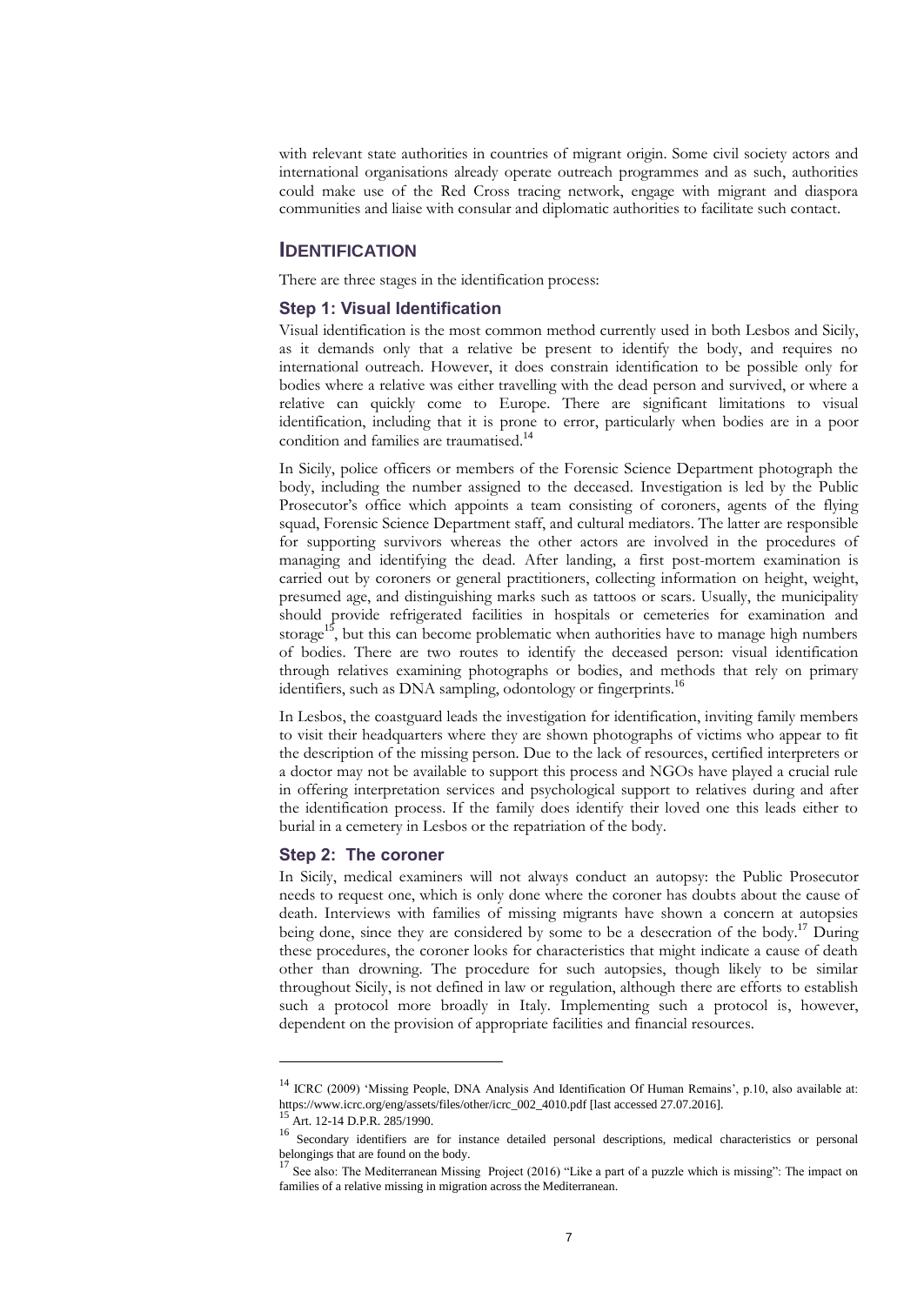In Lesbos, an unclaimed body, according to the law, should stay for 40 days in the morgue. Yet, as a result of poor infrastructure,<sup>18</sup> the local coroner often pushes for a speedy burial to create space for others. The coroner prepares the 'death registrar act' required for the burial of unidentified bodies and sends the documents to the local registry office and the coastguard. Two crucial protocol numbers are assigned to each unidentified dead body: (a) the protocol number of the death certificate assigned by the coroner and, (b) the number given by the coastguards (usually the date of the shipwreck and the number of the victim, e.g.  $13/10/2013$ , n.6). It remains unclear as to whether or how these numbers are referenced at the actual grave, and thus what the implications are for linking data from the coroner with a particular body in the ground, potentially implying there is no route to identify a given set of post-mortem data with a particular gravesite*.*



**Map 2 Dead or Missing Migrants in the Central Mediterranean, 2014-2016. Source: IOM Missing Migrants Project. Data obtained from local authorities, IOM field offices and media reports.**

#### **Step 3: Forensic data**

Identification based on DNA data is rare in both contexts due largely to the difficulties for families to access the relevant institutions to share ante-mortem data. Despite higher costs and such difficulties, authorities prefer identification based on forensic data, as this method is more accurate than visual identification. The success of DNA analysis however depends on how many families can be reached to send samples to the investigating institutions.

In Greece, the coroner takes a tissue sample to extract DNA data from all unidentified dead bodies, which is then sent to the Forensic Science Division (FSD) laboratory, under the Ministry of Interior, and which is a branch of the Greek police. <sup>19</sup> The FSD is responsible for storing all genetic samples and results and for carrying out any future identification.

<sup>&</sup>lt;sup>18</sup> It is only recently that a freezer was donated by a charity to the local morgue.

<sup>19</sup> Article 27, law 4249/2014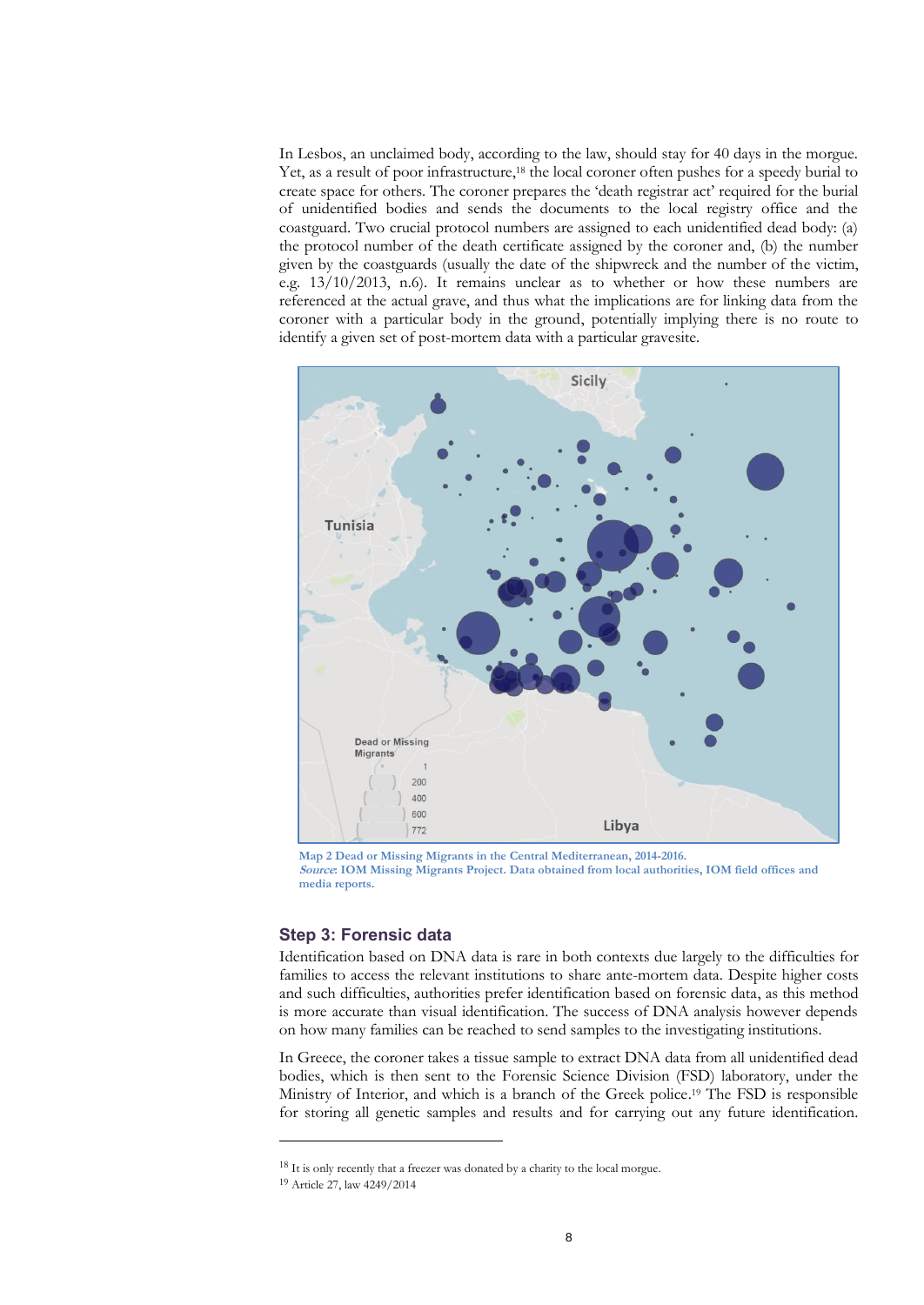Families of the missing can send their own genetic samples for identification to the FSD at any stage, through an official agency, or through the Athens embassy of their country of origin. Thus, in Greece all DNA data is centralised, in contrast to Italy. Although in theory this means that relatives can send samples from their countries of origins this is often impossible in countries where there is distrust or fear of state authorities, as in the case of most Syrian refugees for example. There is also no outreach to families, such that families in countries of migrant origin are unaware of the possibility to share tissue samples for DNA analysis.

In Italy, interviews suggested that centralisation of the data and liaison with families would be an important improvement for identification work. Primary identifiers such as tissue samples are routinely taken from all bodies and stored in different locations depending on the institution carrying out the examination. In most cases not under the aegis of the Commissioner's office<sup>20</sup>, data are stored at the institutions involved in the investigation, namely the RIS (Investigative Science Department of the Carabinieri), the Regional Cabinet of the Forensic Science Department, the Forensic Medicine Divisions at the universities involved, the Forensic Science Department, or the Labanof institute in Milano. As such, the

#### **Good Practice, Italy: The role of the Special Commissioner's office**

In 2007, the Italian government established the Special Commissioner for Missing Persons as the central institution coordinating efforts in identification and outreach to families. The Commissioner's mandate includes coordination and supervision of the actors involved, maintaining a national database on missing persons as well as liaising with families of the missing, international and civil society organisations and other actors. In the context of migration-related deaths, the office of the Commissioner has specifically dealt with three shipwrecks: the incidents of the 3rd and 11th October 2013 and the case of the 18 April 2015. The Commissioner's office issued several Memoranda of Understanding (MoU) that put forward guidelines for managing such situations, establishing cooperation among some of the central actors to facilitate identification. The Commissioner's office also reached out to families by engaging with different organisations on the national and international level such as the Red Cross, the International Organization for Migration, and diaspora communities across Europe. It is worth noting however, that ante-mortem data have still only been received from a minority of relatives of the dead in these shipwrecks, demonstrating the difficulty of reaching them.

Families should be placed at the centre of the identification process, since it is work intended to serve them. Including families in the process of identification means acknowledging their position in such tragedies, as well as facilitating the work of experts who try to match anteand post-mortem data. Setting out the guidelines and coordinating cooperation, the Commissioner's office started to fill the gaps that state policies and legislation leave – but only for three particular cases with the greatest political visibility.

data are scattered but this is not necessarily perceived as problematic as long as the coordinating office of the Commissioner knows where the data is. For those victims of the three particular shipwrecks in which the Piscitelli Commission and Labanof are involved, the situation is different, with the potential for high quality data collection and greater efforts at outreach to families (see below).

#### **Burial**

-

In Italy, the responsibility for burying unidentified persons lies with the municipality and requires the provision of appropriate space in cemeteries. Where a person is buried depends mainly on the availability of space, as facilities have filled up due to the high numbers of recent migrant deaths. There are three main challenges concerning the burial of the dead: the costs of a dignified burial, the consideration of religious beliefs and support for families.



Photo 2 Cemetery of Aghios Panteleimon by Dimitris Achlioptas. All rights reserved.

<sup>20</sup> See box: "Good Practice, Italy: The role of Special Commissioner's office", p. 8.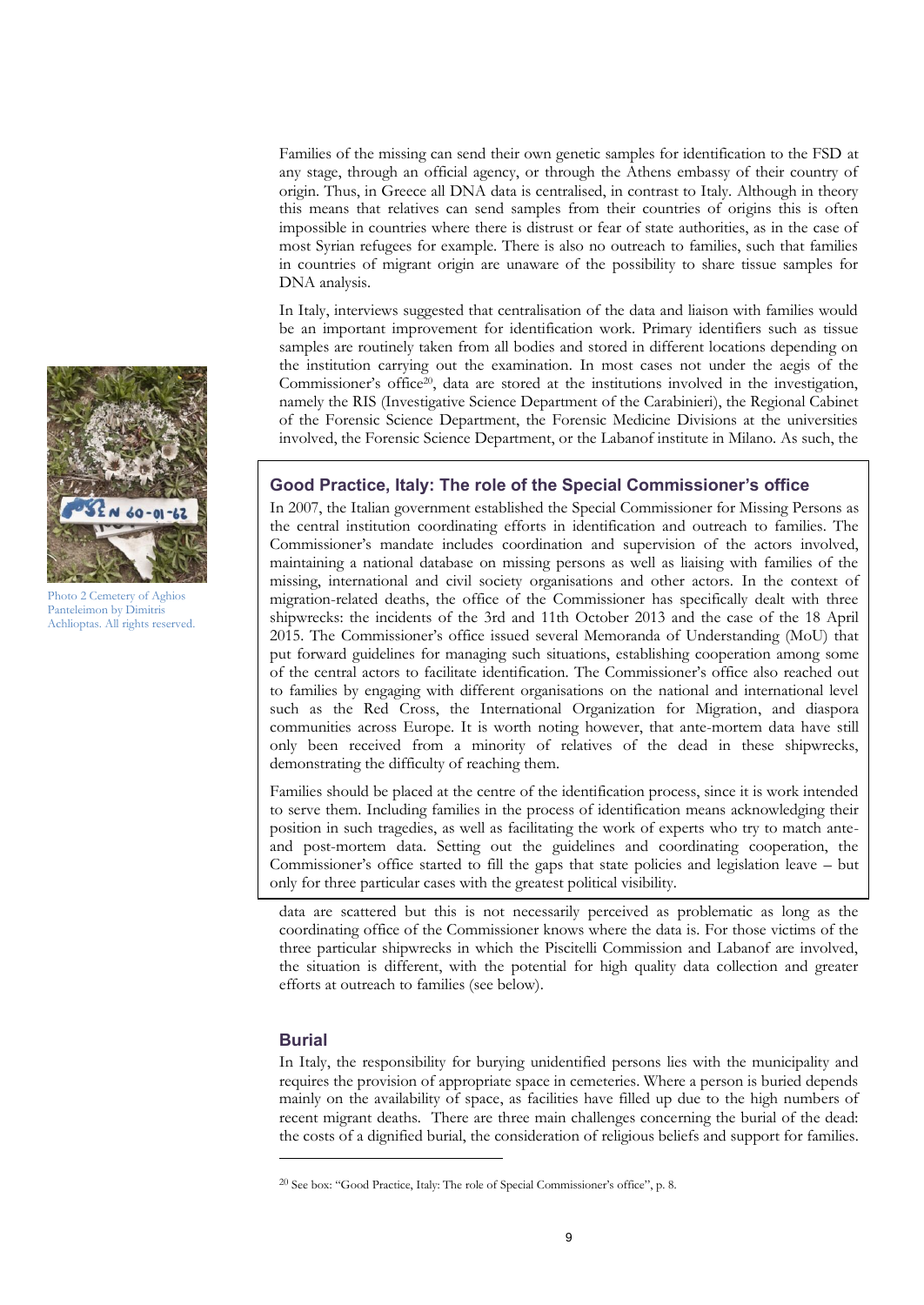Funeral costs can be high and for unidentified migrants they are sometimes covered by an institution named Opera Pia that provides such services to those lacking the financial means. These and other basic services must be provided and funding remains an area in need of improvement. Since it is usually unclear as to which faith or confession a body belonged, generalised burials according to a certain religion are problematic. In Sicily, municipalities, in close cooperation with civil society groups and individuals, have set up multi-religious ceremonies for the unidentified.

In Lesbos, there are currently there are two cemeteries on the island where victims of shipwrecks are being buried. Since the mid-2000s and particularly in the early-2010s when the Aegean in general and Lesbos in particular became the key entry point for refugees, the number of deadly shipwrecks increased and the vast majority of identified and unidentified victims were buried in the cemetery of *Aghios Panteleimon*. Their bodies are lightly covered by earth with only a piece of broken marble on the grave, which indicates a date (of the shipwreck or burial) and a number (for victims of particular shipwreck) (see photo 2). Due to the lack of a specific policy or an authority to lead the process, each burial tells a different story and largely reflects the struggle between the families, local NGOs the willingness of local authorities to assist, and the availability of funding.

By far the most important problem with the procedure (or lack of it) followed in the old cemetery is the minimal prospect of future identification. First, it is doubtful whether the unique protocol numbers assigned by the coroner and the coastguards are put in a visible place on the grave. Second, some numbers are added on gravestones, but these are pieces of broken marble which can be easily removed. Most importantly, it is a non-state actor (i.e. funeral offices) tasked to bury the bodies, and as such it remains unclear whether local authorities ensure that protocol is being followed. So, if markers are removed and no protocol is followed this means that even if a family makes a DNA match at the forensic lab in Athens, it does not necessarily mean that they will be able to find the particular grave of their loved one.

The new cemetery in Lesbos was the result of a pressing need for local authorities to bury the 70 dead of the shipwreck of 28 October 2015 – an unprecedented disaster. The new cemetery is located in the village of *Kato Tritos*, 20 km away from Mytilene and is dedicated to the Muslim dead.<sup>21</sup> It is a step forward, providing a long–term solution to the ongoing problem of finding space for burials. Both protocol numbers (those assigned by the coastguard and that on the death certificate) are engraved on the gravestones of all unidentified victims, thereby increasing the prospects of future identification. An Egyptian volunteer manages the new cemetery and ensures that cultural and religious rituals are respected. However, the new cemetery is only an improvisation, stemming from the existing policy vacuum. Despite the positive impact on families, the municipal authorities have delegated their legal responsibilities to an individual with no official status: the volunteer has no formal contractual relationship with the Municipality, and as a result, the map of the cemetery remains in the hands of an individual with not official affiliation to the authorities that lead the identification processes.

#### **Repatriation**

-

In the event of identification, families may want to repatriate the body in order to bury it closer to home. In both contexts, a broad range of institutions are involved in the bureaucratic procedures which makes this a long and complicated process.

Italian law provides a detailed protocol<sup>22</sup> of the procedures that have to be carried out before the body can be returned. Only after this process is completed, can the body be released and returned. There are two key challenges families face when trying to return the bodies. 1) If they have to travel to Italy they need to get a visa, which is often challenging to obtain for individuals from states of migrant origin, 2) religious considerations such as exhumation can affect whether return of a body is feasible.



Photo 3 New cemetery in Kato Tritos by Dimitris Achlioptas. All rights reserved.

<sup>21</sup> Although it remains unclear as to whether some of the unidentified victims buried there were non-Muslims.

<sup>22</sup> See art. 17-36 DPR285/1990.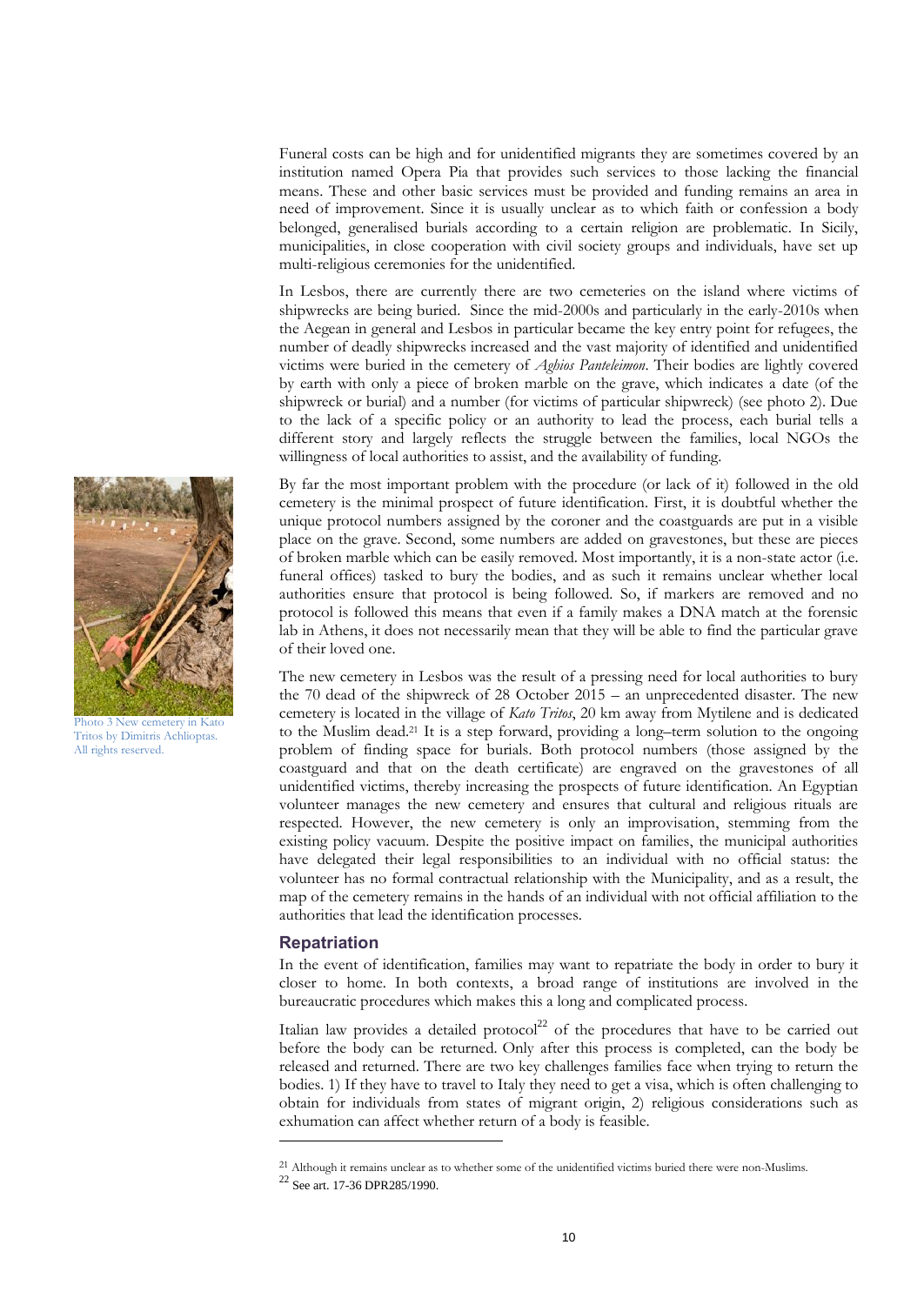In Lesbos, interviews with local actors illustrated that the only realistic window of opportunity for relatives to repatriate bodies is in the first few days after the shipwreck: once burial has taken place, repatriation becomes almost impossible. The only authority that can order an exhumation is the local District Attorney who remains reluctant because of concerns about public health, despite the consensus that dead bodies are of no threat to public health. Ultimately, practice remains largely arbitrary.

## **POLICY RECOMMENDATIONS**

The similarity of the challenges faced in Italy and Greece allow a single set of recommendations to be made concerning both, and one final recommendation laying out a strategy for a European approach to the issue of missing migrants. There are additional independent recommendations concerning the two contexts

#### **Additional EU resources**

Authorities in Lesbos and Sicily face a complex humanitarian challenge demanding an ongoing and comprehensive response. Addressing the central issues such as systematic data collection and management as well as effective liaison with families requires appropriate resources. It is therefore essential to seek additional funding for issues such as the transportation and burial of bodies, interpretation services and psychological support, as well as for the required infrastructure. Civil society organisations provide some of these services but this does not mean they will be able to continue to do so in the future. As a European challenge it is appropriate that solidarity between the nations of the EU include financial support to the effort to identify the migrant dead.

Moreover, psychological support is clearly needed for families who travel to Europe to identify and potentially bury loved ones. Those who work on these cases should similarly be able to receive support, implying training of and support to first responders in the aftermath of shipwrecks.

#### **Improving existing practices and upholding legal duties**

The utilisation of all opportunities for data gathering is necessary for successful identification. This includes the systematic collection of testimony from survivors, either through anonymous interviews or through non-governmental actors who ensure collection and storage of data for humanitarian identification, separate from that for law enforcement. Current practice is driven by the desire to prosecute smugglers. This fails to satisfy the need for data collection to aid identification, and ensures that collection is made by those enforcing the law on such prosecutions. Greater efforts must be made to retrieve the personal effects of the dead.

The importance of ante-mortem data for identification purposes steers the second element of key practices that need improvement. In Sicily, a prosecutor in collaboration with the local Syrian migrant community, set up a Facebook page in response to an incident in which he was confronted with 24 bodies to identify. The result of this personal improvisation was that he was able to contact families and obtain data that enabled identification of 22 of the 24. There is a need that authorities should learn lessons from such unorthodox approaches, and seek to formalize such good practice.

#### **Respond to families' needs**

There is both a humanitarian and practical imperative to ensure that families are at the centre of all work around dead and missing migrants. Families are the principal reason why efforts are made to identify the dead and they are the most important source of antemortem data, which is a prerequisite for identification. It is therefore essential to reach out to families. This includes making use of existing channels such as the Red Cross / Red Crescent tracing network, exploiting the potential of social media, engaging with migrant and diaspora communities, liaising with consular and diplomatic authorities but also to systematically collect information from survivors. There is a need to issue humanitarian visas, to support families around identification, burial and repatriation of bodies. Finally, an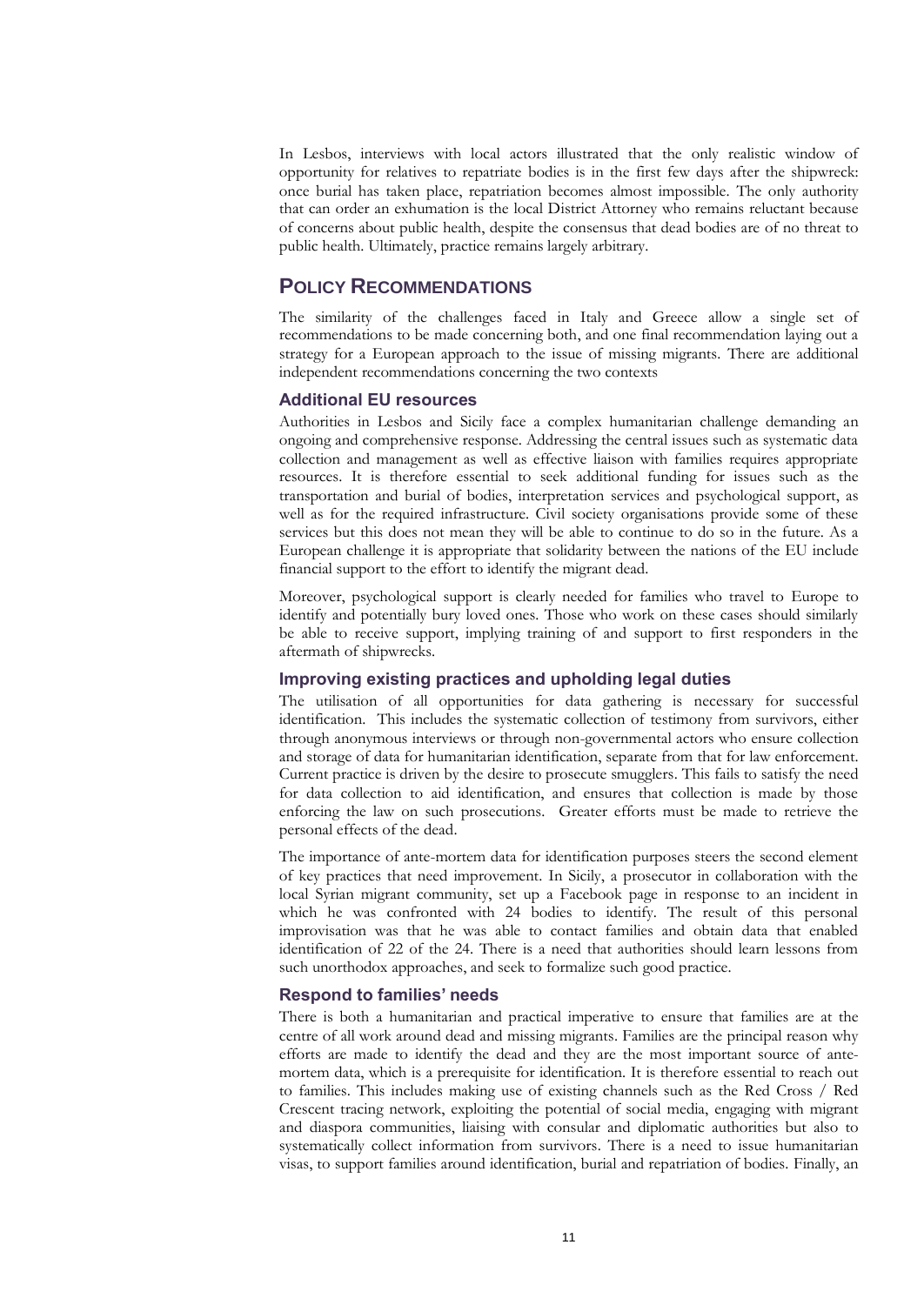important element is the provision of interpreters to enable effective interaction with families and authorities through this process.

## **Building a transnational architecture to manage data around missing migrants**

In other contexts, such as that of Mexico and the Central American region, efforts to ensure the sharing of data around missing migrants have been led by civil society and largely between states.<sup>23</sup> However, in the Mediterranean case the fact that ante-mortem data concerning missing migrants must come from many states in several continents complicates the problem. As such, there is a need both for European states holding post-mortem data to have national structures that can centralize such data, and for them to have access to ante-mortem data from a large range of other sources, including potentially states of migrant origin, other European states, and directly from families.

- Post-mortem data in European states to be centralized nationally, stored securely, and to be managed by an agency independent of concerned states that can win the trust of families, and that ensures a role for civil society organizations, including those representing families of missing migrants, and independent organisations with forensic expertise<sup>24</sup>;
- Families of missing migrants to be given the required support and information to follow the process of data collection, management and identification, and any subsequent exhumation and repatriation of bodies, in ways that put them at the centre of that process;
- All data collection, management and storage to be subject to both relevant data protection standards and to an explicit separation of data used for humanitarian identification purposes and that for border control and law enforcement.

A transnational architecture is required that would enable the collection and storage of both ante- and post-mortem data concerning missing migrants from a range of sources, including state authorities and families. Matching of ante- and post-mortem data can then be made either at national level or through some transnational structure. We recommend that efforts begin to find ways in which states can cooperate and collaborate on data sharing. This could begin with the agreement of a set of principles, based on international human rights law, that could provide the foundation for such cooperation. These principles could take as their point of departure, the guiding principles developed by the ICRC, around the treatment of persons missing in conflict and political violence.<sup>25</sup> On the basis of such agreed principles and with a commitment to a human rights-based approach, a set of protocols can be developed, in collaboration with technical experts such as the ICRC and the International Commission for Missing Persons, that describe how data is collected, managed and shared, between states, families and other actors, in a way that maximises both the identification of missing migrants and the involvement of families in that process.

#### **To Greek authorities: Creation of an independent Humanitarian Commission**

The key obstacle to effective management of the problem of missing migrants remains the absence of standard operating procedures: a number of different agencies are involved with very limited coordination. As such, we recommend the creation of an independent commission with an exclusively humanitarian mandate comprised of technical and empirical expertise in managing such cases, including forensic experts, local authorities, members of NGOs, legal experts, migrant communities, families of missing migrants, and national authorities. The mandate of such a commission would be geared towards:

<sup>23</sup> Reineke, Robin (2016) Missing persons and unidentified remains at the United States–Mexico border, in Brian, T. and Laczko, F., Fatal Journeys Volume 2, Identification and Tracing of Dead and Missing Migrants. Geneva: IOM. <sup>24</sup> Such as ICRC and ICMP.

<sup>25</sup> ICRC Guiding Principles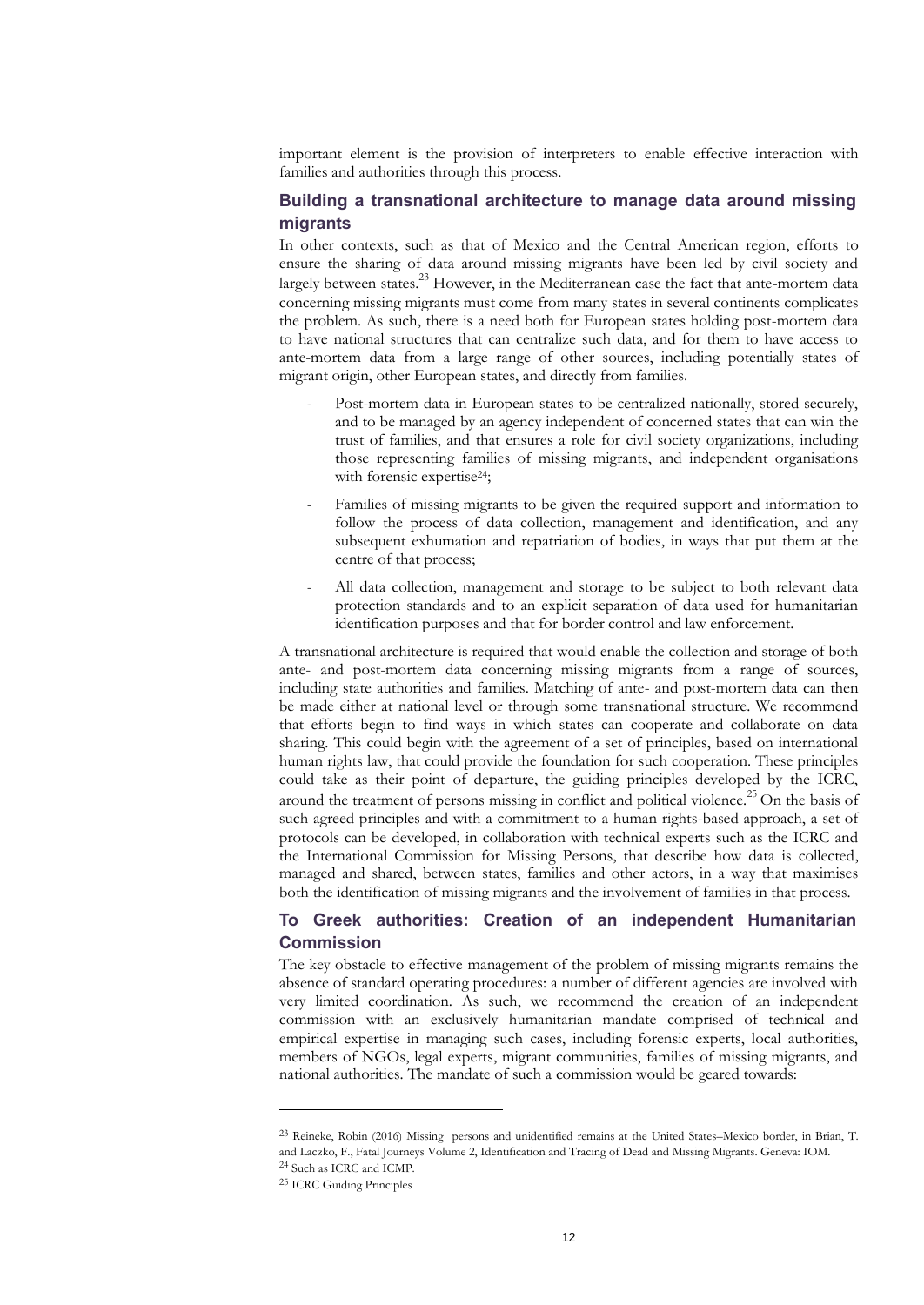- Coordinating the actors involved at all stages in the process;
- Ensuring that standard procedures are developed and enforced nationally;
- Liaising with families, other relevant persons and authorities of third countries (e.g. embassies & consulates);
- Ensuring human rights compliance.

An important gap is that there is no outreach activity to contact families of the missing, both to ensure they play a role in the process and to collect ante-mortem data from them. The significant sample of DNA from migrant bodies is useless in the absence of antemortem data to match it to. There is thus a need to build channels of communication with families. The commission would need to design an outreach strategy that would facilitate communication with families who should be encouraged to share information. It is also pivotal for such a committee to find innovative ways to engage families in countries of migrant origin.

#### **To Italian Authorities: Expand the role of the Special Commissioner's office**

Two key problems remain in current efforts to address cases of missing migrants in Italy. First, the Special Commissioner's restriction to work only on three particular cases and, second, the limited nature of its agreements with relevant actors. A logical next step is to expand the role of the Commissioner's office as a coordinating institution beyond the scope of these three cases and to apply the guidelines as standard procedures as widely as possible. The specifically humanitarian position of the Commissioner and his office should also be acknowledged as a perspective that facilitates the inclusion of families as being central to the identification efforts. The existing activities of the Commissioner's office concerning outreach to families should be extended to all cases of shipwrecks in the context of migration. This includes extending cooperation with diplomatic and consular authorities, as well as through established channels such as the Red Cross/ Red Crescent movement, through both national societies and the ICRC. Cooperation with these key actors is pivotal to facilitate the collection of ante-mortem data and to address families' rights and needs. Another key area for improvement is the way in which data are managed. Centralising data storage nationally as a more immediate response and building regional structures as a long-term perspective are steps the Commissioner's office can probably support and help to coordinate given its existing involvement with all the main actors. Such an expanded role would demand additional and long-term funding of the Commissioner's office and the institutions related to its work. The Labanof Institute involved in investigations around the three shipwrecks the Commissioner's office coordinates, for example, is not specifically funded for this work.